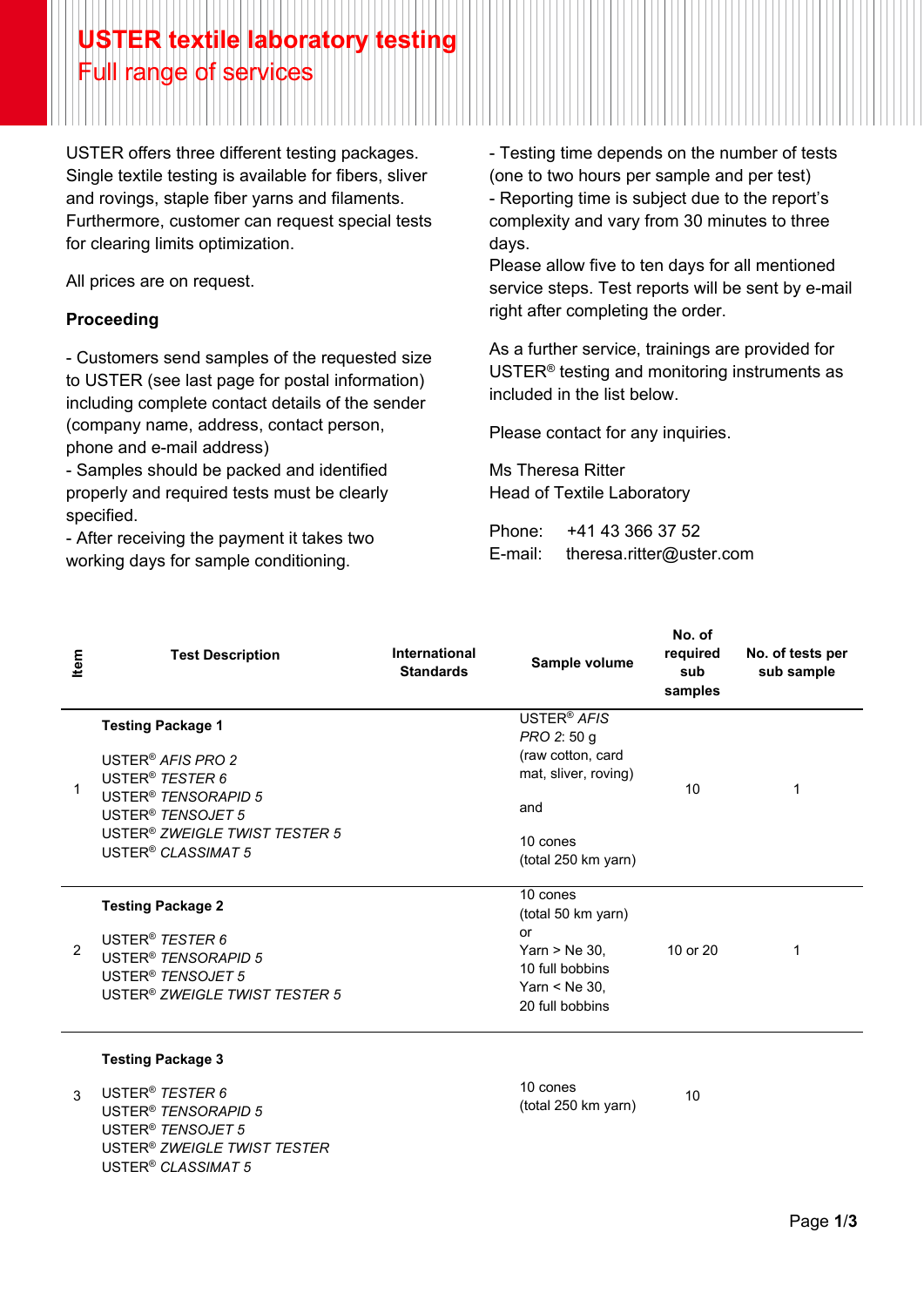

| tem | <b>Test Description</b>                                                                                                                                                                                                                                      | <b>International</b><br><b>Standards</b>                                                                    | Sample volume                                     | No. of<br>required<br>sub<br>samples | No. of tests per<br>sub sample                     |
|-----|--------------------------------------------------------------------------------------------------------------------------------------------------------------------------------------------------------------------------------------------------------------|-------------------------------------------------------------------------------------------------------------|---------------------------------------------------|--------------------------------------|----------------------------------------------------|
| 4   | USTER <sup>®</sup> HVI 1000 - bundle fiber<br>testing<br>Determination of fiber fineness, maturity<br>index, fiber length, fiber strength, fiber<br>elongation, color, trash and leaf code                                                                   | ISO 2403, ASTM-<br>1445, -1447, -1448,<br>$-2812, -5867$<br>GB/T 20392                                      | 300 g                                             | $\mathbf 1$                          | 10 length/strength<br>10 color/trash<br>5 maturity |
| 5   | USTER <sup>®</sup> AFIS PRO 2 - single fiber<br>testing<br>Determination of fiber and seed coat<br>neps, fiber length, short fiber content,<br>maturity, trash and dust                                                                                      | ASTM-5866                                                                                                   | 50 g<br>(raw cotton, card<br>mat, sliver, roving) | 10                                   | 1                                                  |
| 6   | USTER <sup>®</sup> TESTER $6$ – sliver and<br>roving<br>Determination of sliver or roving<br>evenness                                                                                                                                                        | <b>ASTM D1425-</b><br>D1425M                                                                                | 10 roving bobbin                                  | 10                                   | 1                                                  |
| 7   | USTER <sup>®</sup> TESTER $6$ – short and long<br>staple yarns<br>Determination of yarn evenness,<br>imperfections, hairiness, diameter,<br>shape, density, trash and dust                                                                                   | ISO 2060, 2649,<br>ASTM-1425, IWTO<br>18-94                                                                 | 10 full bobbins or<br>small cones                 | 10                                   | 1                                                  |
| 8   | USTER <sup>®</sup> TESTER $6$ – slub yarn<br>testing<br>Determination of slub length, slub<br>distance, mass increase, slub scatter<br>plot, slub classification, slub sequence,<br>etc.                                                                     |                                                                                                             | 10 full bobbins or<br>small cones                 | 10                                   | 1                                                  |
| 9   | USTER <sup>®</sup> TENSORAPID 5 - staple<br>yarns<br>Determination of yarn strength and<br>elongation, test speed 500 mm/min,<br>5000 mm/min, 20 second tests or<br>according to specific requirements, fiber<br>cohesion tests (sliver), fabric tests, etc. | ISO 2062, DIN<br>53835, 53842, ASTM<br>1578, 2256, 3107,<br>2612, 4964, 5034,<br>5035, GB/T 3916,<br>3923.1 | 10 full bobbins or<br>small cones                 | 10                                   | 20                                                 |
| 10  | USTER <sup>®</sup> TENSOJET 5 - staple yarns<br>Determination of yarn strength and<br>elongation, detection of weak places,<br>test speed 400 m/min                                                                                                          |                                                                                                             | 10 full bobbins or<br>small cones                 | 10                                   | 1000                                               |